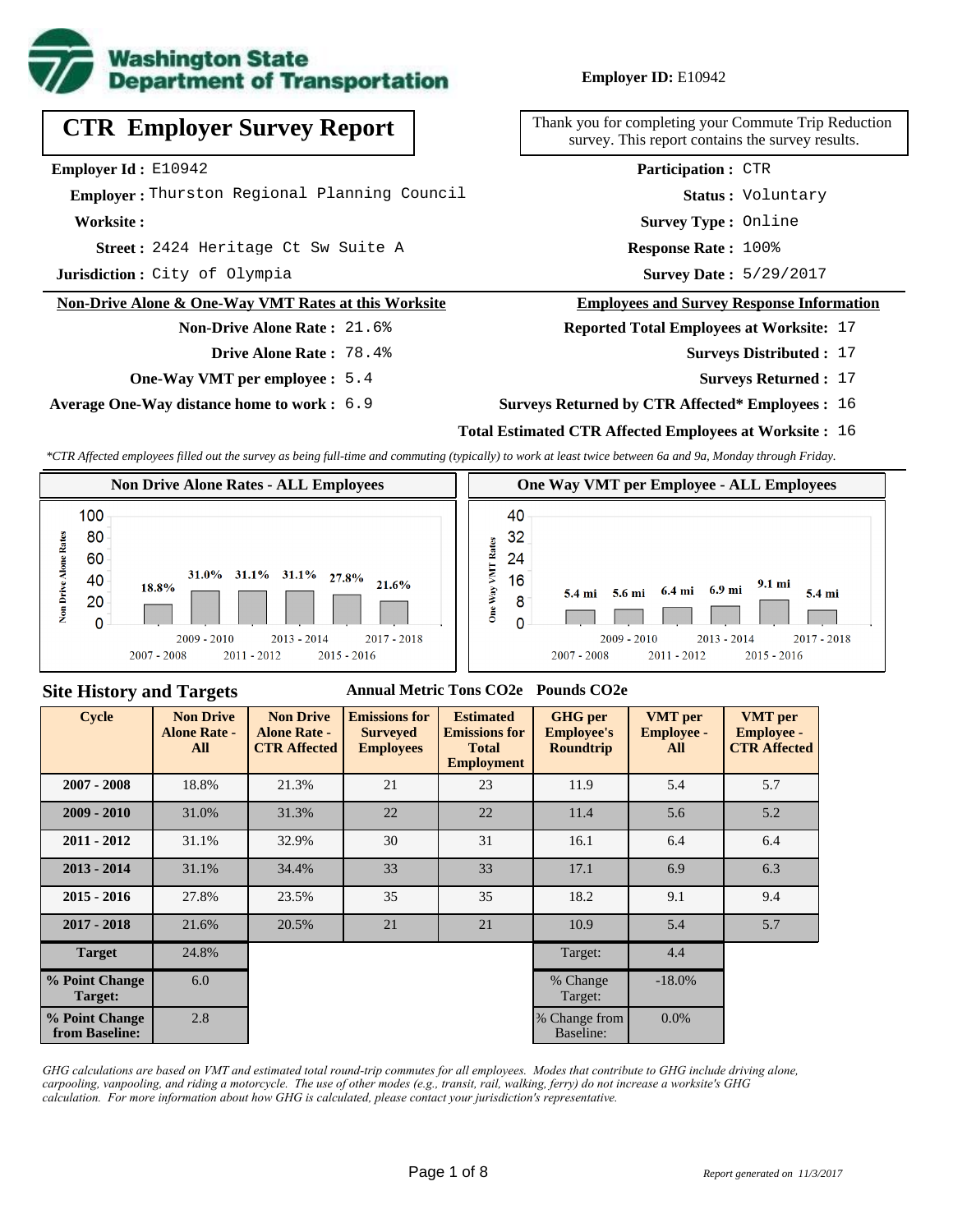# **Washington State<br>Department of Transportation**

#### **Commute Trips By Mode - All Employees**

**Q.4: Last week, what type of transportation did you use each day to commute TO your usual work location? (Mode used for the longest distance.)**



*\* Motorcycle-1 is now included in Drive Alone and Motorcycle-2 is included in Carpool. Information about these trips is still available by request.*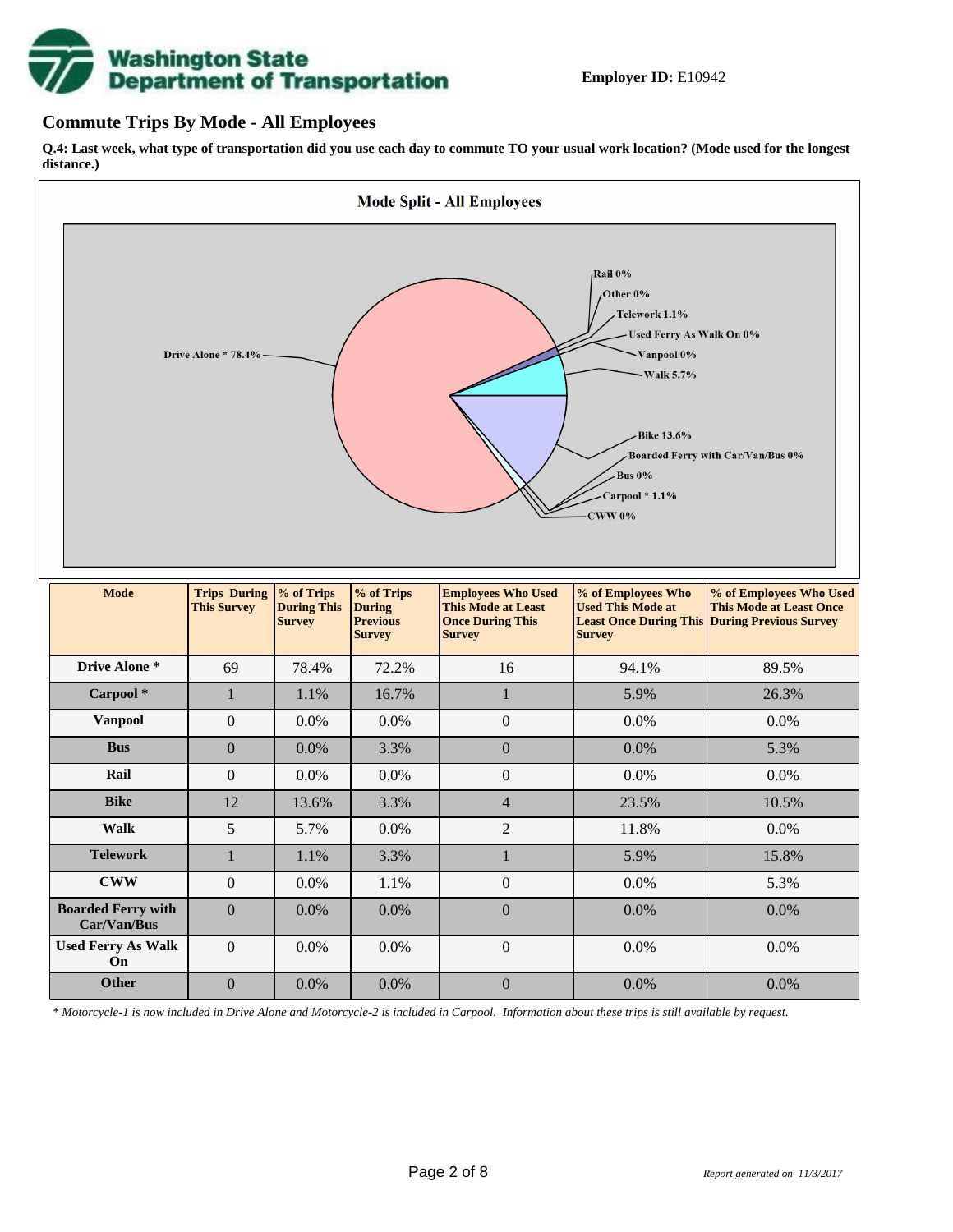

#### **Commute Trips By Mode - Affected Employees**

**Q.4: Last week, what type of transportation did you use each day to commute TO your usual work location? (Mode used for the longest distance.)**



*\* Motorcycle-1 is now included in Drive Alone and Motorcycle-2 is included in Carpool. Information about these trips is still available by request.*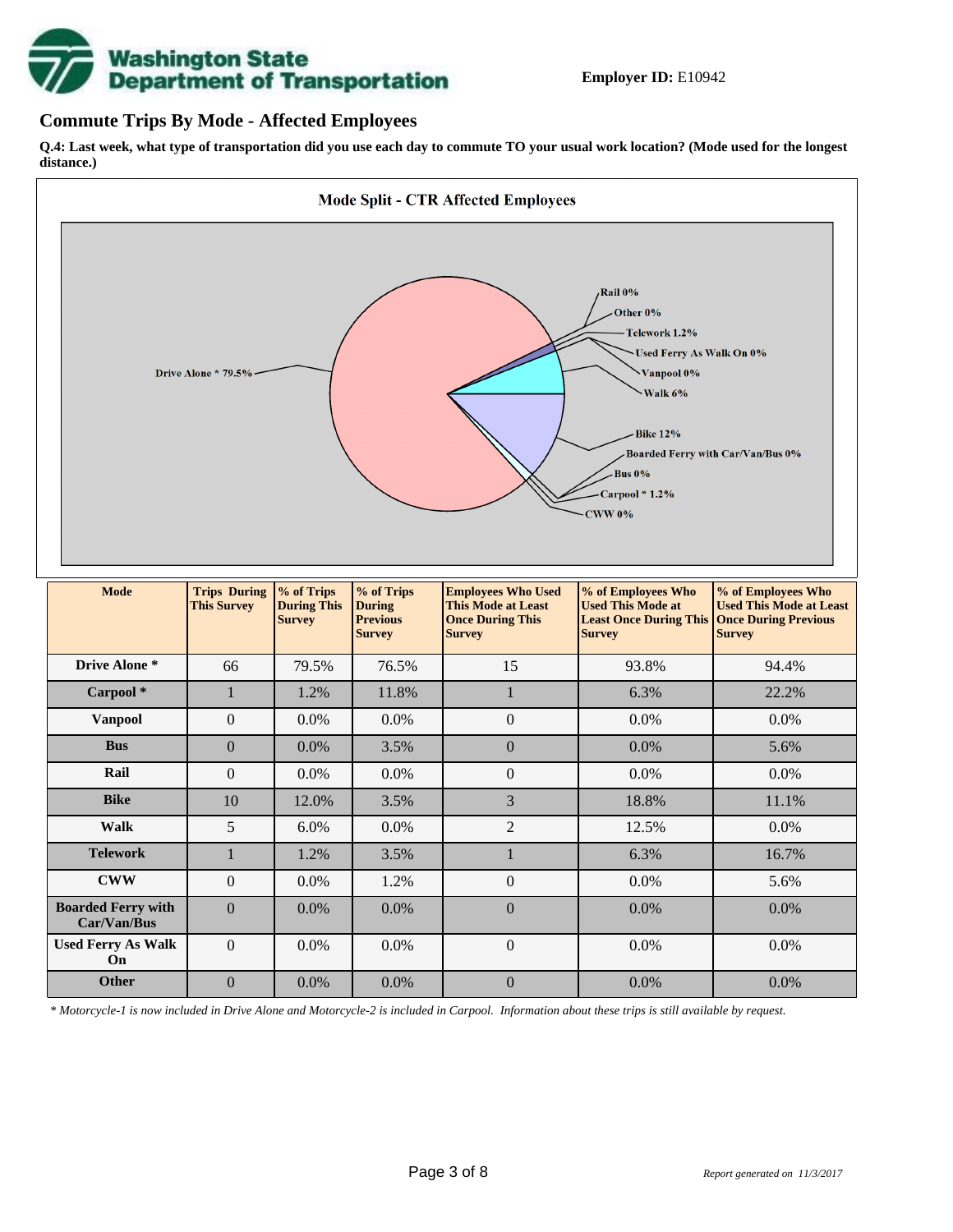

# **Alternative Modes - Number of Employees Who Used a Non-Drive Alone Mode:**

| <b>Non-Drive Alone</b><br><b>Number Of Days</b> | Exactly this $#$ of<br><b>Employees</b> | <b>Exactly this % of</b><br><b>Employees</b> | At least # of<br><b>Employees</b> | At least % of<br>employees |  |  |
|-------------------------------------------------|-----------------------------------------|----------------------------------------------|-----------------------------------|----------------------------|--|--|
| 0 Day                                           | 10                                      | 59%                                          | 17                                | 100%                       |  |  |
| 1 Days                                          | $\overline{2}$                          | 12%                                          | $\overline{7}$                    | 41%                        |  |  |
| 2 Days                                          | $\overline{c}$                          | 12%                                          | $\overline{5}$                    | 29%                        |  |  |
| 3 Days                                          | $\overline{0}$                          | 0%                                           | 3                                 | 18%                        |  |  |
| 4 Days                                          | $\overline{c}$                          | 12%                                          | 3                                 | 18%                        |  |  |
| 5 Days                                          |                                         | 6%                                           |                                   | 6%                         |  |  |
| <b>6 or More Days</b>                           | 0                                       | 0%                                           | $\Omega$                          | 0%                         |  |  |

#### **Count by Occupancy of Carpools and Vanpools**

**Q.4 If you used a carpool or vanpool as part of your commute, how many people (age 16 or older) are usually in the vehicle?**

| <b>Ridesharing Occupancy</b> | <b>Mode</b> | <b>Response Count</b> |
|------------------------------|-------------|-----------------------|
| $2*$                         | Carpool     | 1                     |
| 3                            | Carpool     | $\overline{0}$        |
| 4                            | Carpool     | $\theta$              |
| 5                            | Carpool     | $\overline{0}$        |
| >5                           | Carpool     | $\overline{0}$        |
| < 5                          | Vanpool     | $\overline{0}$        |
| 5                            | Vanpool     | $\boldsymbol{0}$      |
| 6                            | Vanpool     | $\boldsymbol{0}$      |
| 7                            | Vanpool     | $\overline{0}$        |
| 8                            | Vanpool     | $\overline{0}$        |
| 9                            | Vanpool     | $\boldsymbol{0}$      |
| 10                           | Vanpool     | $\overline{0}$        |
| 11                           | Vanpool     | $\overline{0}$        |
| 12                           | Vanpool     | $\boldsymbol{0}$      |
| 13                           | Vanpool     | $\overline{0}$        |
| 14                           | Vanpool     | $\overline{0}$        |
| >14                          | Vanpool     | $\boldsymbol{0}$      |

\* Motorcycle-2 counted with Carpool-2 for this table.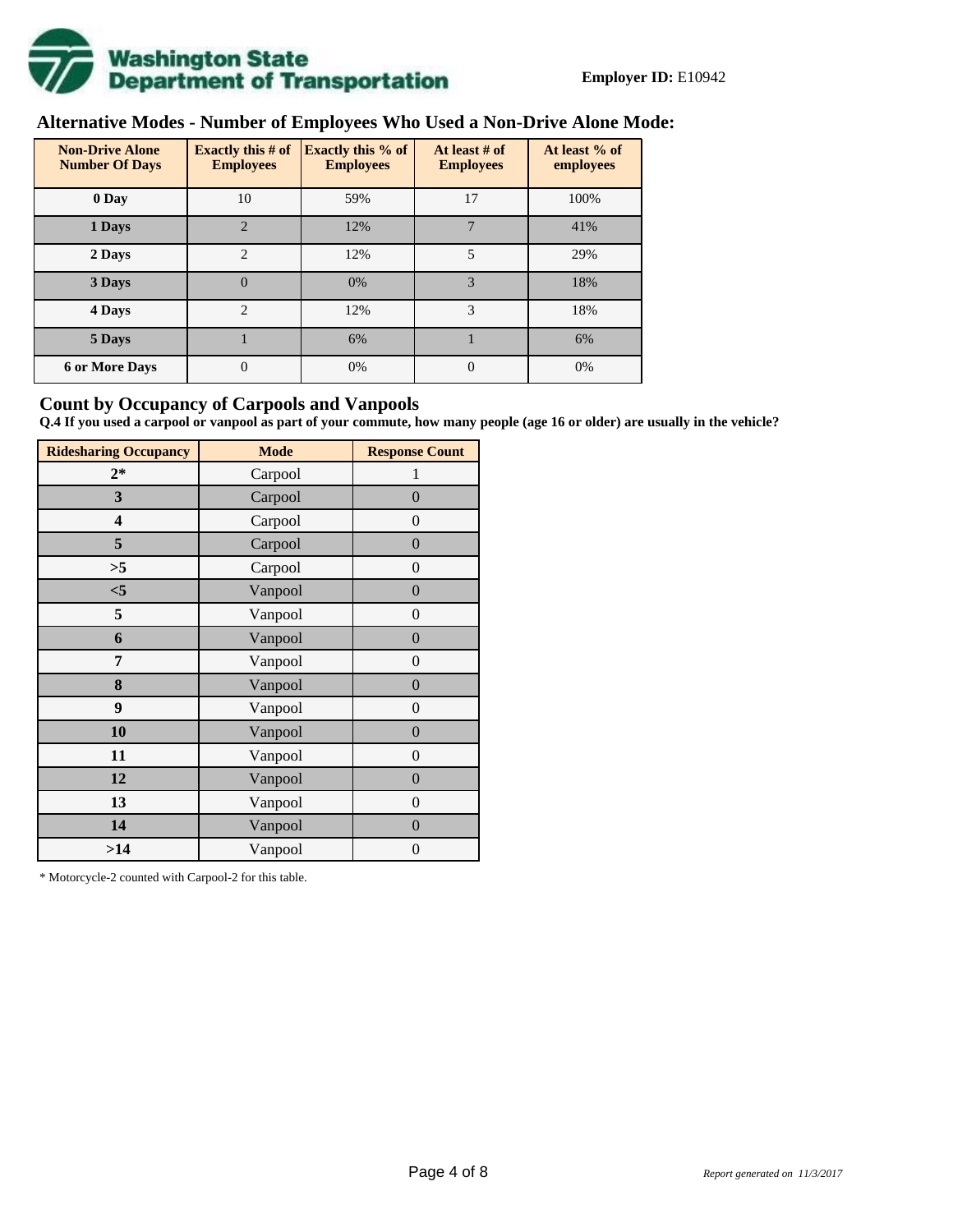

# **Reported Work Schedule - All Employees**

**Q.8 Which of the following best describes your work schedule?**

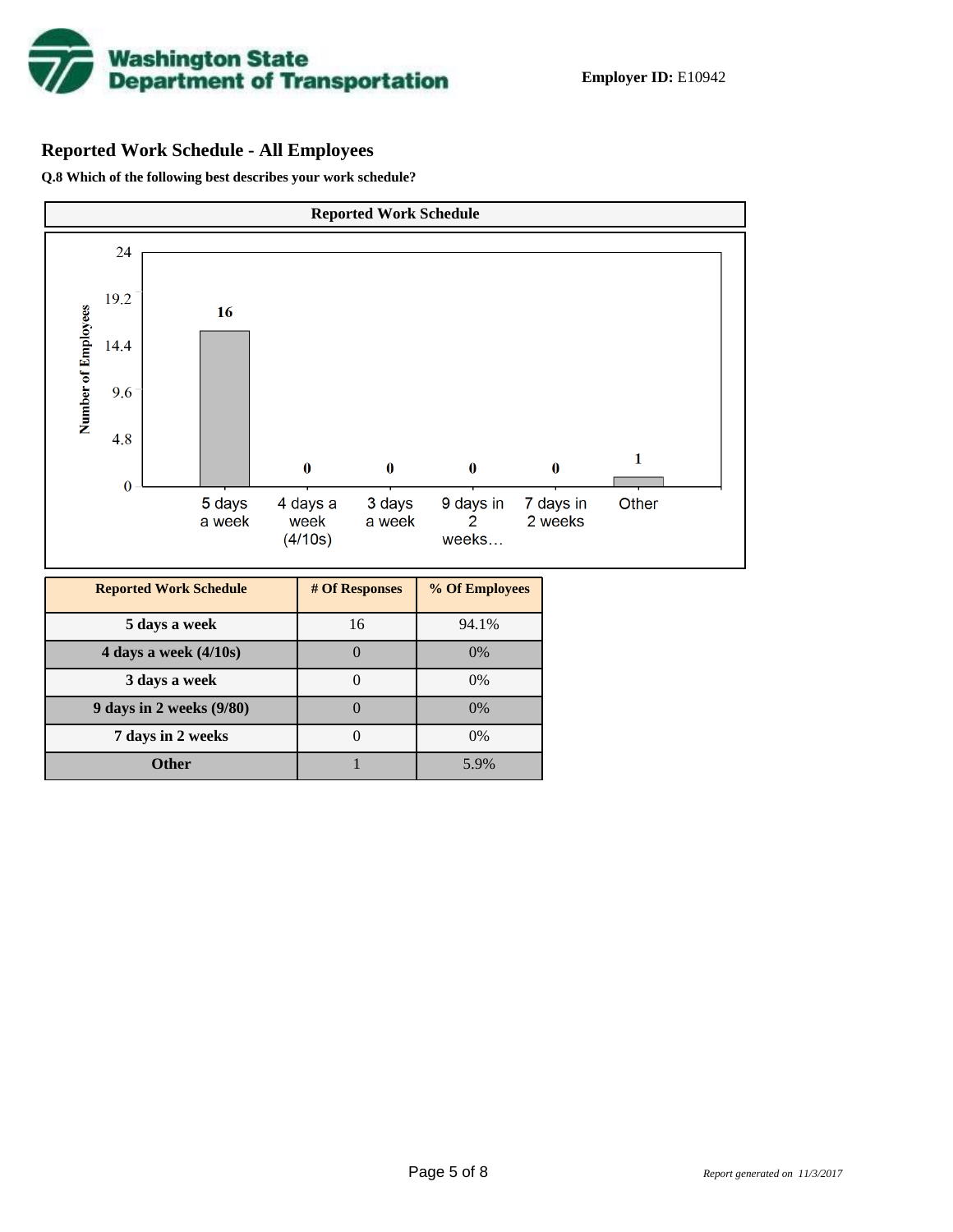

### **Parking and Telework**

**Q.9: On the most recent day that you drove alone to work, did you pay to park? (Mark "yes" if you paid that day, if you prepaid, if you are billed later, or if the cost of parking is deducted from your paycheck.)**



**Q.10: How many days do you typically telework?**

| <b>Telework Frequency</b>           | # of Responses | % of Responses |
|-------------------------------------|----------------|----------------|
| No Answer/Blank                     |                | $0.0\%$        |
| I don't telework                    | 10             | 58.8%          |
| Occasionally, on an as-needed basis | 6              | 35.3%          |
| 1-2 days/month                      |                | $0.0\%$        |
| 1 day/week                          |                | 5.9%           |
| 2 days/week                         |                | $0.0\%$        |
| 3 days/week                         |                | $0.0\%$        |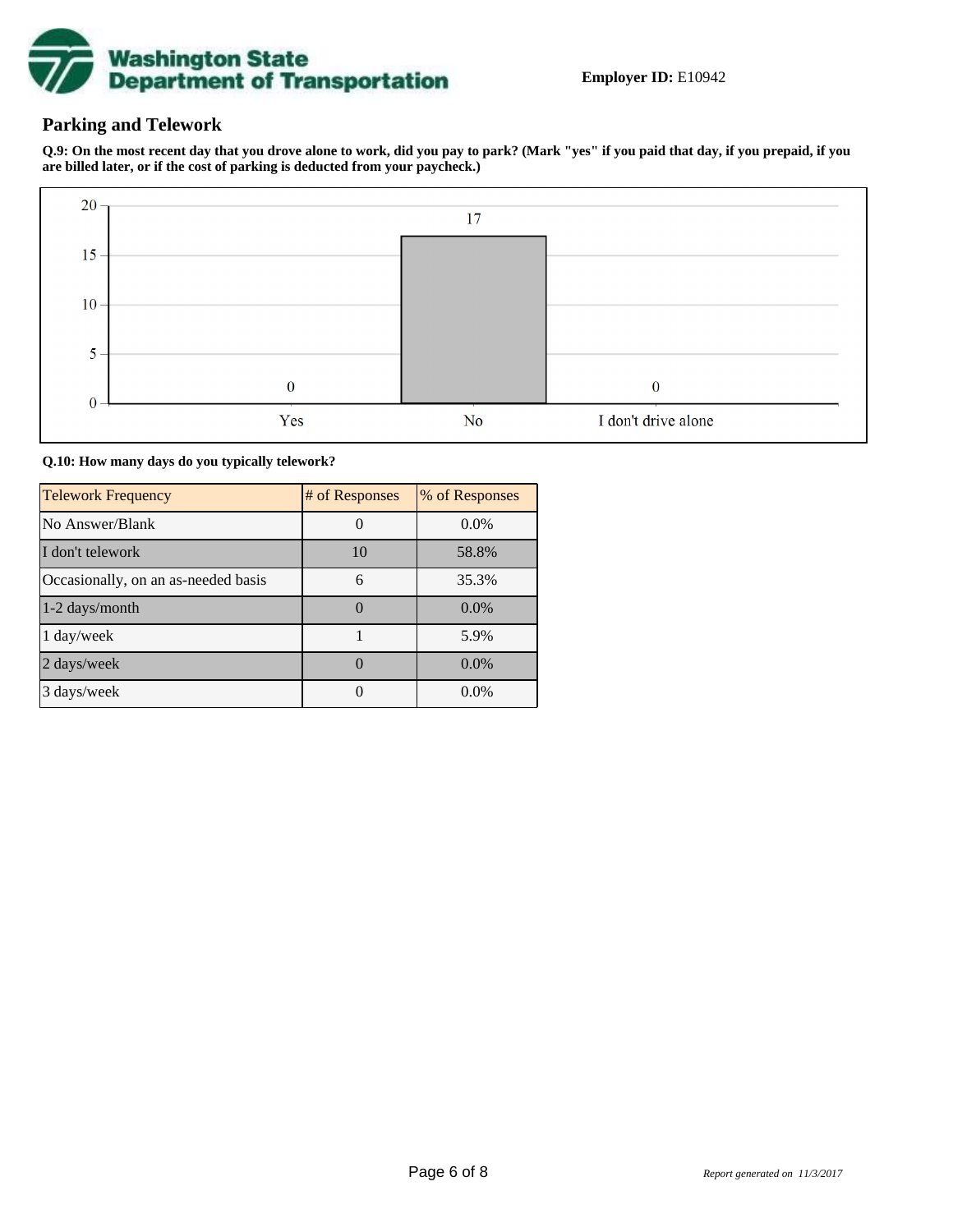

## **Reasons for driving alone to work/not driving alone to work**

**Q11. When you do not drive alone to work, what are the three most important reasons?**

| <b>Question Text</b>                                           | # of Responses | % of Responses |
|----------------------------------------------------------------|----------------|----------------|
| Personal health or well-being                                  | 10             | 25.0%          |
| Environmental and community benefits                           | 10             | 25.0%          |
| To save money                                                  | 6              | 15.0%          |
| I have the option of teleworking                               | 6              | 15.0%          |
| Free or subsidized bus, train, vanpool pass or fare benefit    | $\overline{4}$ | 10.0%          |
| Emergency ride home is provided                                | $\overline{2}$ | 5.0%           |
| Driving myself is not an option                                | 1              | 2.5%           |
| Other                                                          |                | 2.5%           |
| Financial incentives for carpooling, bicycling or walking.     | $\theta$       | $0.0\%$        |
| Cost of parking or lack of parking                             | $\Omega$       | $0.0\%$        |
| To save time using the HOV lane                                | $\Omega$       | $0.0\%$        |
| I receive a financial incentive for giving up my parking space | $\Omega$       | $0.0\%$        |
| Preferred/reserved carpool/vanpool parking is provided         | $\theta$       | $0.0\%$        |

#### **Q12. When you drive alone to work, what are the three most important reasons?**

| <b>Question Text</b>                                      | # of Responses | % of Responses |  |  |
|-----------------------------------------------------------|----------------|----------------|--|--|
| I like the convenience of having my car                   | 13             | 28.3%          |  |  |
| Riding the bus or train is inconvenient or takes too long | 10             | 21.7%          |  |  |
| Family care or similar obligations                        | 6              | 13.0%          |  |  |
| <b>Other</b>                                              | 6              | 13.0%          |  |  |
| My commute distance is too short                          | 4              | 8.7%           |  |  |
| Bicycling or walking isn't safe                           | $\overline{4}$ | 8.7%           |  |  |
| There isn't any secure or covered bicycle parking         | $\mathfrak{D}$ | 4.3%           |  |  |
| My job requires me to use my car for work                 |                | 2.2%           |  |  |
| I need more information on alternative modes              | 0              | $0.0\%$        |  |  |